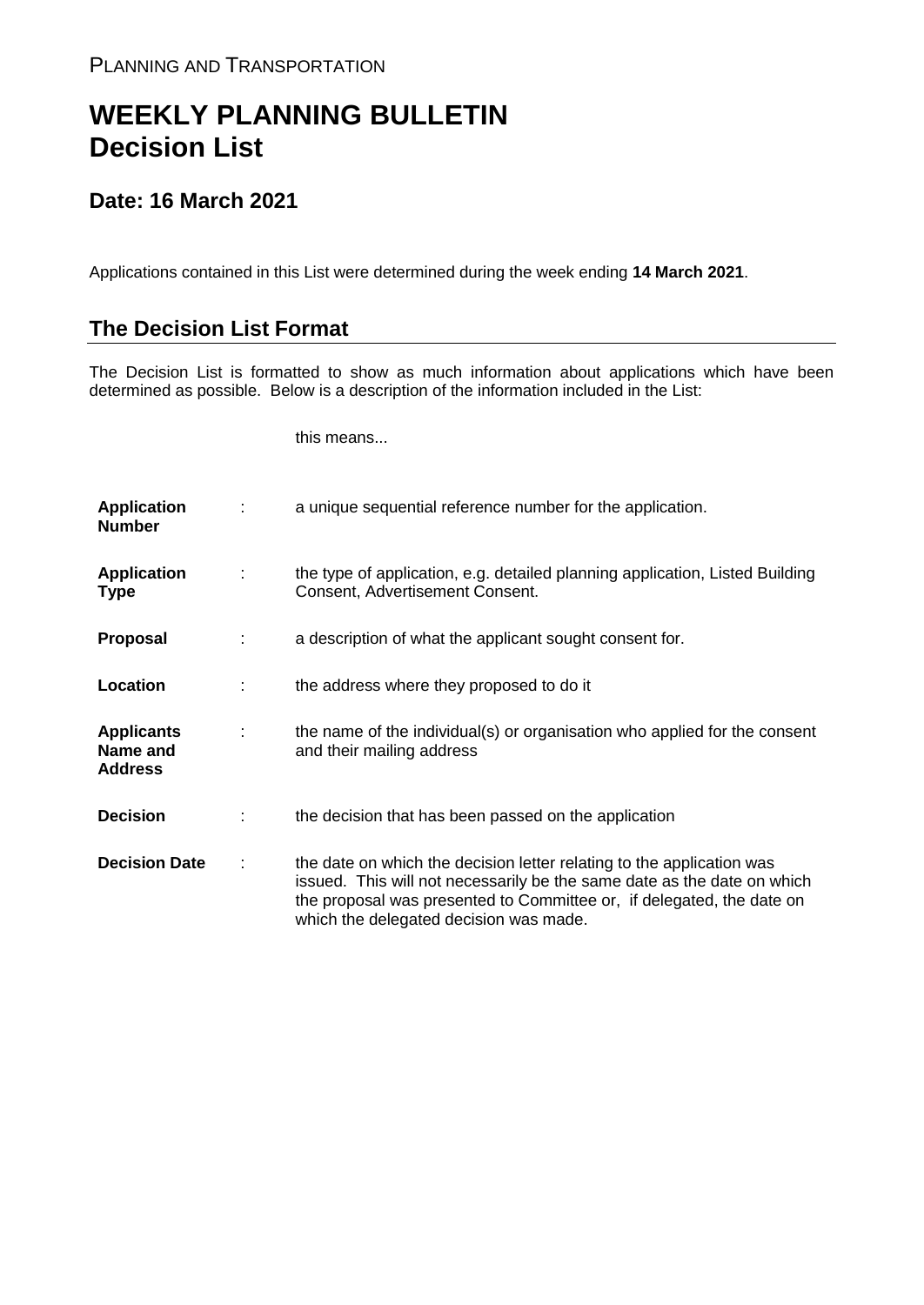| <b>Application No</b><br><b>Application Type</b><br><b>Proposal</b><br>Location<br><b>Applicant</b><br><b>Decision</b><br><b>Decision Issued</b>        | P/20/0441/FUL<br><b>Planning Permission</b><br>$\mathbb{Z}^{\mathbb{Z}}$<br><b>Erection of Dwellinghouse</b><br>Land To The South Of 63 Anderson Crescent, Anderson Crescent, Shieldhill<br>Mr Naeem Khan, 48 Cordwallis Road, Maidenhead, Berkshire, SL8 7BR<br><b>Grant Planning Permission</b><br>9 March 2021<br>÷<br>View the application details                                            |
|---------------------------------------------------------------------------------------------------------------------------------------------------------|---------------------------------------------------------------------------------------------------------------------------------------------------------------------------------------------------------------------------------------------------------------------------------------------------------------------------------------------------------------------------------------------------|
| <b>Application No</b><br><b>Application Type</b><br>Proposal<br>Location<br><b>Applicant</b><br><b>Decision</b><br><b>Decision Issued</b>               | P/20/0542/FUL<br><b>Planning Permission</b><br>Erection of 4 No Industrial Units (Class 4)<br>Carriden Garage, Bo'mains Industrial Estate, Crawfield Lane, Bo'ness, EH51 0QG<br>Carriden Properties, Mr R Catleugh, Carriden Garage, Bo'mains Industrial Estate,<br>Crawfield Lane, Bo'ness, EH51 0QG<br><b>Grant Planning Permission</b><br>11 March 2021<br><b>View the application details</b> |
| <b>Application No</b><br><b>Application Type</b><br>Proposal<br>Location<br><b>Applicant</b><br><b>Decision</b><br><b>Decision Issued</b>               | P/20/0579/FUL<br>: Planning Permission<br>External Alterations to Office Building and Siting of Portable Unit (Part<br>Retrospective)<br>Tillyflats, Laurieston Road, Grangemouth, FK3 8XT<br>Mr Dennis Mulgrew, Mr Dennis Mulgrew, Brookfield House, 2 Burnbrae Drive,<br>Linwood, PA3 3BU<br><b>Grant Planning Permission</b><br>11 March 2021<br>÷<br>View the application details             |
| <b>Application No</b><br><b>Application Type</b><br><b>Proposal</b><br><b>Location</b><br><b>Applicant</b><br><b>Decision</b><br><b>Decision Issued</b> | P/20/0600/FUL<br>÷<br><b>Planning Permission</b><br>Change of Use of Cafe/Shop to Hot Food Takeaway<br>39 Redding Road, Redding, Falkirk, FK2 9XR<br>Mr Shazad Ali, 44 Pender Gardens, Rumford, Falkirk, FK2 0BJ<br>Withdrawn<br>11 March 2021<br>View the application details                                                                                                                    |
| <b>Application No</b><br><b>Application Type</b><br><b>Proposal</b><br>Location<br><b>Applicant</b><br><b>Decision</b><br><b>Decision Issued</b>        | P/21/0003/FUL<br><b>Planning Permission</b><br>Extension to Dwellinghouse (Enlargement of Dormer) and Erection of Outbuilding<br>14 Holly Avenue, Stenhousemuir, Larbert, FK5 4DN<br>Mr Jeff Marley, 14 Holly Avenue, Stenhousemuir, Larbert, FK5 4DN<br><b>Grant Planning Permission</b><br>12 March 2021<br>View the application details                                                        |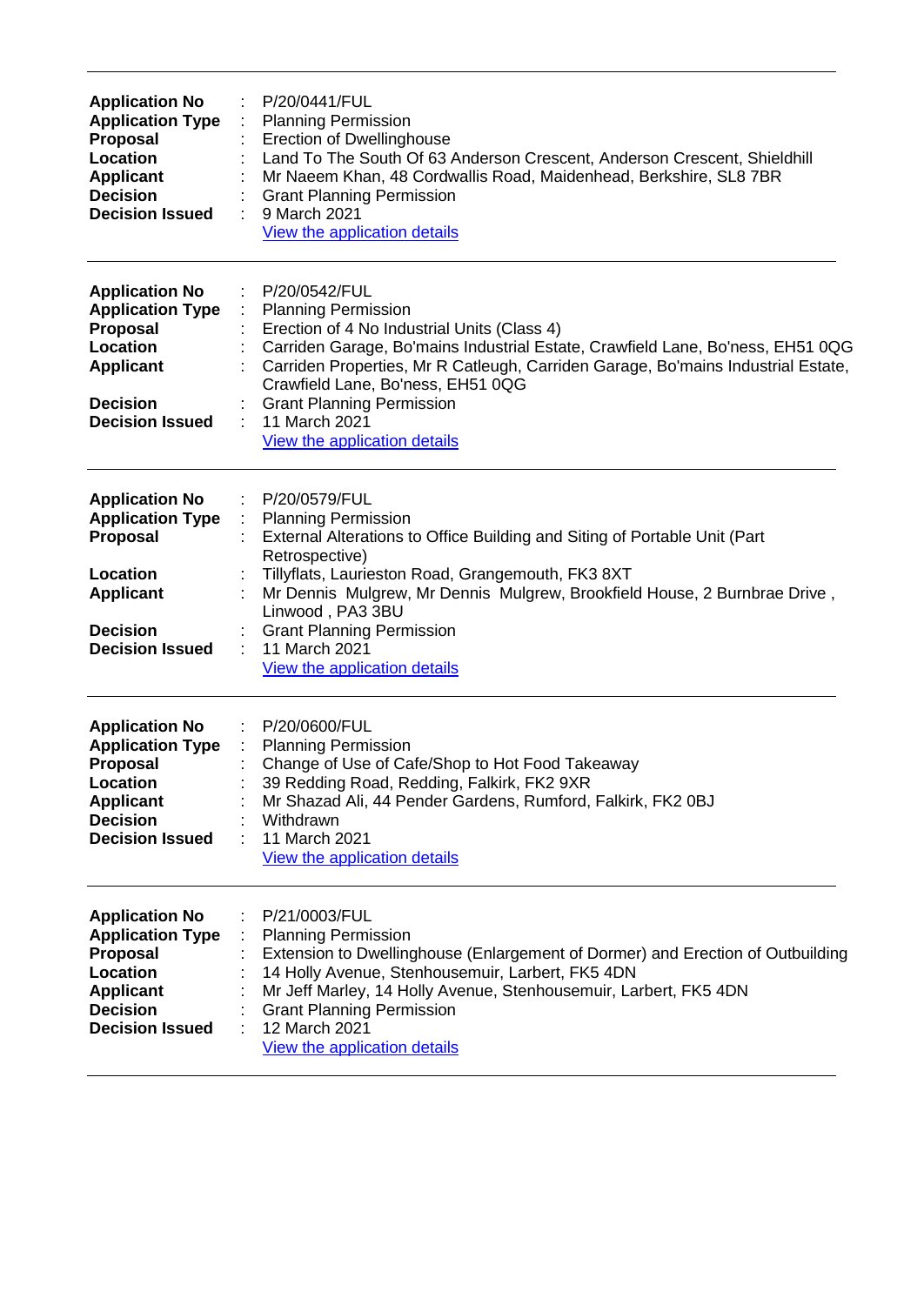| <b>Application No</b><br><b>Application Type</b><br>Proposal<br><b>Location</b><br><b>Applicant</b><br><b>Decision</b><br><b>Decision Issued</b> | P/21/0012/FUL<br><b>Planning Permission</b><br><b>Extension to Dwellinghouse</b><br>Carseview, Lochs Of Airth, Airth, Falkirk, FK2 8QH<br>Mr Derek Parke, Carseview, Lochs Of Airth, Airth, Falkirk, FK2 8QH<br><b>Grant Planning Permission</b><br>12 March 2021<br>View the application details                                                                       |
|--------------------------------------------------------------------------------------------------------------------------------------------------|-------------------------------------------------------------------------------------------------------------------------------------------------------------------------------------------------------------------------------------------------------------------------------------------------------------------------------------------------------------------------|
| <b>Application No</b><br><b>Application Type</b><br>Proposal<br>Location<br><b>Applicant</b><br><b>Decision</b><br><b>Decision Issued</b>        | P/21/0014/ADV<br><b>Advertisement Consent</b><br>Display of Illuminated Advertisements<br>Asda, 9 Dock Road, Grangemouth, FK3 8TY<br>Asda Stores Limited, Asda House, Great Wilson Street, Leeds, LS11 5AD<br><b>Grant Advertisement Consent</b><br>11 March 2021<br>View the application details                                                                       |
| <b>Application No</b><br><b>Application Type</b><br>Proposal<br>Location<br><b>Applicant</b><br><b>Decision</b><br><b>Decision Issued</b>        | P/21/0015/FUL<br><b>Planning Permission</b><br>Erection of Canopy (Click and Collect), Extension to Canopy (Loading Bay) and<br><b>Alterations to Car Park</b><br>Asda, 9 Dock Road, Grangemouth, FK3 8TY<br>Asda Stores Limited, Asda House, Great Wilson Street, Leeds, LS11 5AD<br><b>Grant Planning Permission</b><br>11 March 2021<br>View the application details |
| <b>Application No</b><br><b>Application Type</b><br><b>Proposal</b><br>Location<br><b>Applicant</b><br><b>Decision</b><br><b>Decision Issued</b> | P/21/0020/FUL<br><b>Planning Permission</b><br>÷<br><b>Extension to Outbuilding</b><br>26 Sclandersburn Road, Denny, FK6 5LP<br>Mr and Mrs J O'Hare, 26 Sclandersburn Road, Denny, FK6 5LP<br><b>Grant Planning Permission</b><br>12 March 2021<br>View the application details                                                                                         |
| <b>Application No</b><br><b>Application Type</b><br>Proposal<br>Location<br><b>Applicant</b><br><b>Decision</b><br><b>Decision Issued</b>        | P/21/0031/FUL<br><b>Planning Permission</b><br><b>Extension to Dwellinghouse</b><br>10 Sarti Terrace, Larbert, FK5 4TD<br>Gary and Leyann McCormick, 10 Sarti Terrace, Larbert, FK5 4TD<br><b>Grant Planning Permission</b><br>12 March 2021<br>View the application details                                                                                            |
| <b>Application No</b><br><b>Application Type</b><br><b>Proposal</b><br>Location<br><b>Applicant</b><br><b>Decision</b><br><b>Decision Issued</b> | P/21/0035/FUL<br><b>Planning Permission</b><br><b>Extension to Dwellinghouse</b><br>3 Leven Street, Falkirk, FK2 7NL<br>Mr and Mrs T Kelso, 3 Leven Street, Falkirk, FK2 7NL<br><b>Grant Planning Permission</b><br>12 March 2021<br>View the application details                                                                                                       |